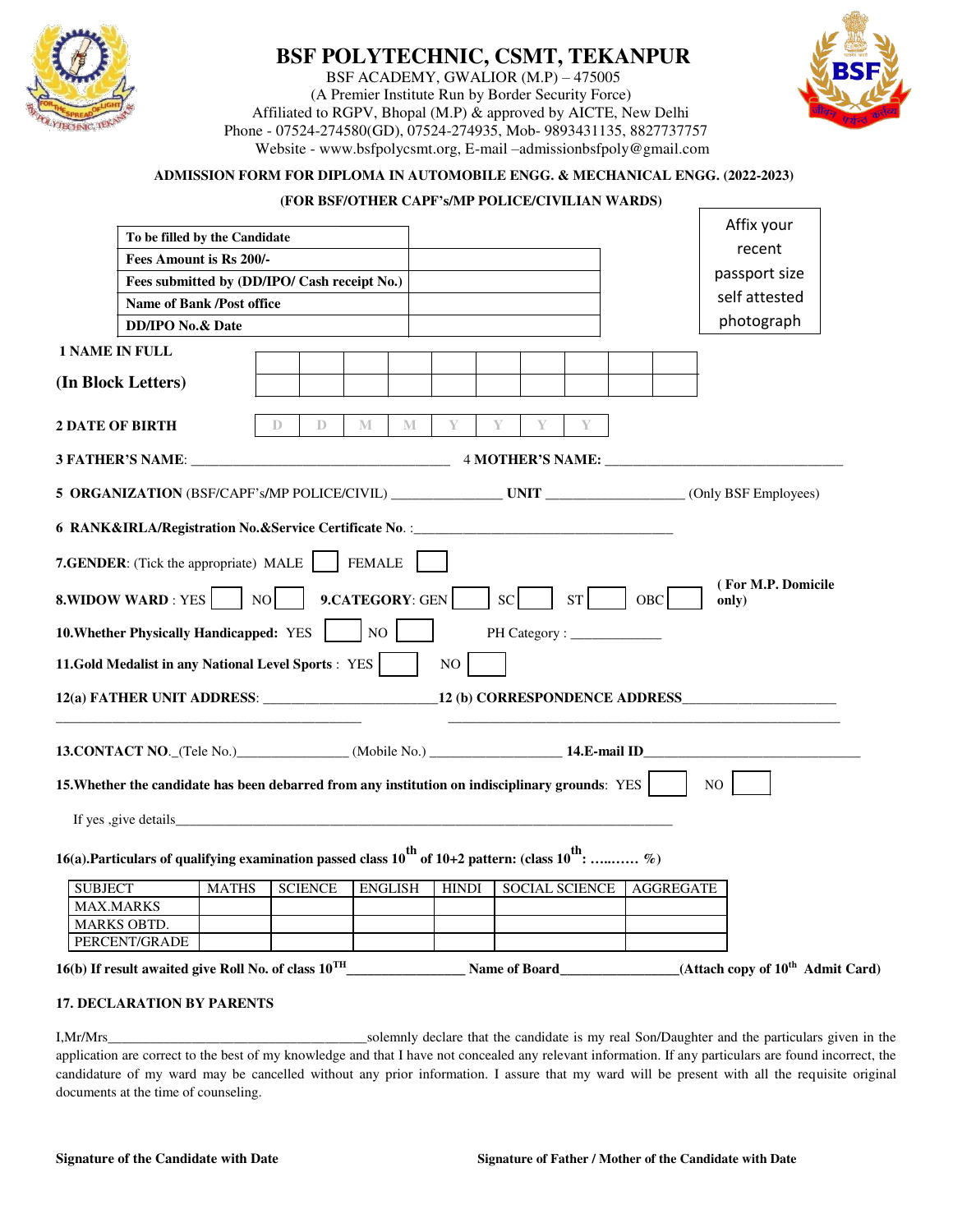### **BSF POLYTECHNIC, CSMT, TEKANPUR BSF ACADEMY TEKANPUR, GWALIOR –475005(MP) ADMIT CARD**

| <b>TEST</b><br>$\ddot{\phantom{a}}$ |                | DIPLOMA ENGINEERING 2022-23         |                                    |  |  |  |
|-------------------------------------|----------------|-------------------------------------|------------------------------------|--|--|--|
|                                     |                | (Automobile, Mechanical Engg.)      |                                    |  |  |  |
|                                     |                | (To be filled by the Candidate)     |                                    |  |  |  |
| <b>CANDIDATE's NAME</b>             | ÷              |                                     | Affix your recent<br>self attested |  |  |  |
| <b>FATHER's NAME</b>                | $\ddot{\cdot}$ |                                     | photograph                         |  |  |  |
| <b>ADDRESS</b>                      | $\ddot{\cdot}$ |                                     |                                    |  |  |  |
|                                     |                |                                     |                                    |  |  |  |
| PIN CODE                            |                |                                     |                                    |  |  |  |
|                                     |                |                                     | Sign of the Candidate              |  |  |  |
|                                     |                | (Not to be filled by the Candidate) |                                    |  |  |  |
| ROLL NO.                            | $\ddot{\cdot}$ |                                     |                                    |  |  |  |
| <b>TEST CENTER</b>                  | $\ddot{\cdot}$ | BSF POLYTECHNIC, CSMT, TEKANPUR     |                                    |  |  |  |
| DATE OF ENTRANCE TEST :             |                | <b>REPORTING TIME</b>               | $09:00$ AM                         |  |  |  |

### **BSF POLYTECHNIC, CSMT, TEKANPUR BSF ACADEMY TEKANPUR, GWALIOR –475005(MP) VERIFICATION CARD**

......................................................................................................................................................................................................................

| <b>TEST</b><br>$\ddot{\cdot}$ |                      | DIPLOMA ENGINEERING 2022-23                                                                                          |                                    |  |  |  |
|-------------------------------|----------------------|----------------------------------------------------------------------------------------------------------------------|------------------------------------|--|--|--|
|                               |                      | (Automobile, Mechanical Engg.)                                                                                       |                                    |  |  |  |
|                               |                      | (To be filled by the Candidate)                                                                                      |                                    |  |  |  |
| <b>CANDIDATE's NAME</b>       | $\ddot{\cdot}$       |                                                                                                                      | Affix your recent<br>self attested |  |  |  |
| <b>FATHER's NAME</b>          | $\ddot{\phantom{a}}$ | <u> 1989 - Johann John Stone, mars eta bainar eta industrial eta industrial eta industrial eta industrial eta in</u> | photograph                         |  |  |  |
| <b>ADDRESS</b>                | $\ddot{\cdot}$       | <u> 1980 - Jan James James Barnett, fransk politik (d. 1980)</u>                                                     |                                    |  |  |  |
|                               |                      |                                                                                                                      |                                    |  |  |  |
| PIN CODE                      | $\ddot{\cdot}$       |                                                                                                                      |                                    |  |  |  |
|                               |                      |                                                                                                                      | Sign of the Candidate              |  |  |  |
|                               |                      | (Not to be filled by the Candidate)                                                                                  |                                    |  |  |  |
| ROLL NO.                      | $\ddot{\phantom{a}}$ |                                                                                                                      |                                    |  |  |  |
| <b>TEST CENTER</b>            | $\ddot{\phantom{a}}$ | BSF POLYTECHNIC, CSMT, TEKANPUR                                                                                      |                                    |  |  |  |
| DATE OF ENTRANCE TEST :       |                      |                                                                                                                      | <b>REPORTING TIME</b><br>09:00 AM  |  |  |  |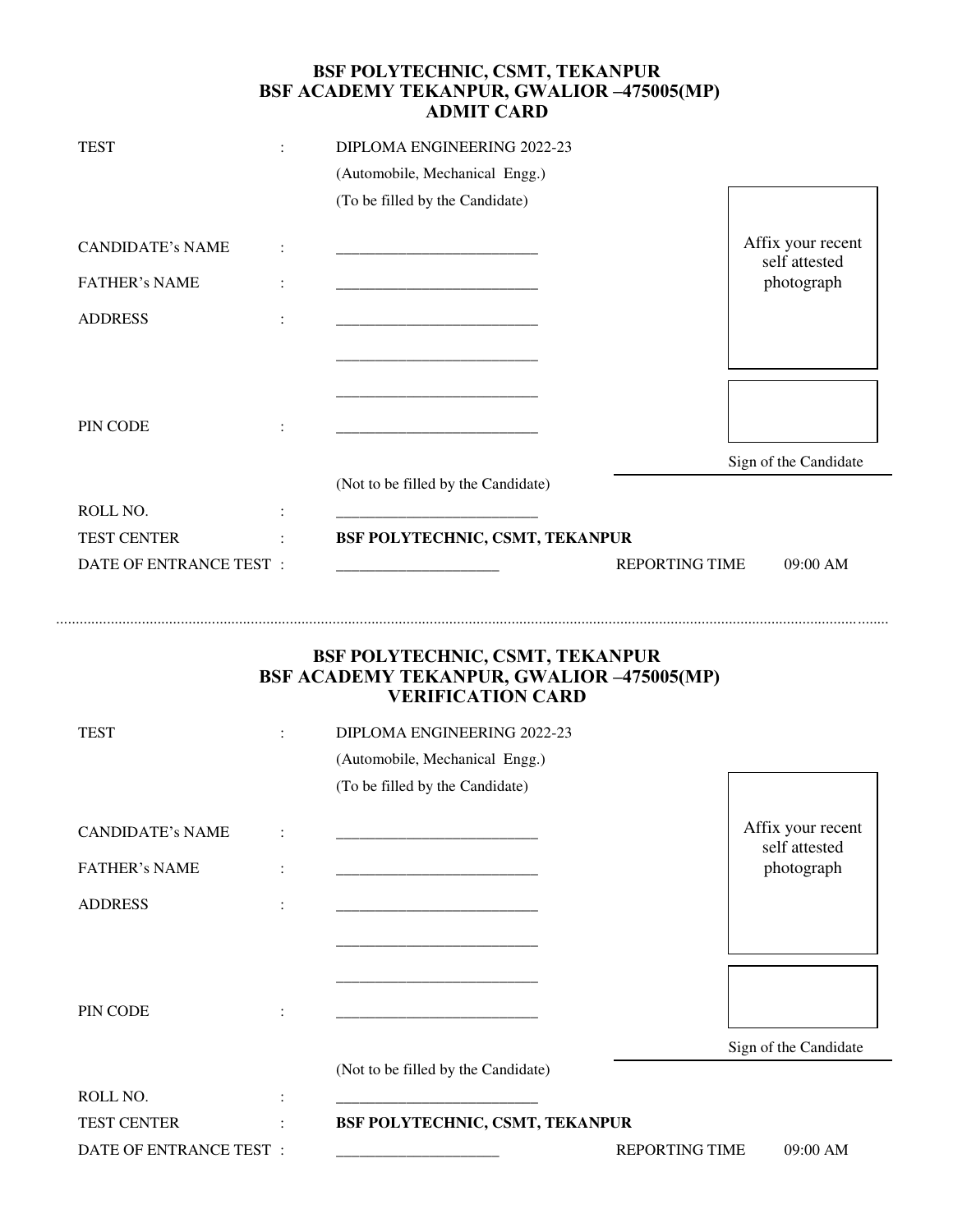# **Admission Notice for Session 2022-23 for admission in three years Diploma Course in Automobile & Mechanical Engineering in BSF POLYTECHNIC, CSMT, BSF Academy Tekanpur, Gwalior**

## **Important Information and Instructions**

**1.** BSF POLYTECHNIC has been conducting 03 years fulltime Diploma Courses in Automobile & Mechanical Engineering under the affiliation of Rajiv Gandhi Prodyogiki Vishwavidyalaya, Bhopal duly approved by AICTE, New Delhi and DTE Bhopal.

### **2. The wards of CAPF's, M.P. Police, Defence Personnel and Civil candidates can also apply for the admission in BSF POLYTECHNIC.**

**3.** Out of 60 seats in each discipline for BSF serving/retired/deceased on duty personnel out of which **30% seats in each discipline as per category are reserved for girl candidates**.

**4.** Admission Test will be conducted on  $05<sup>th</sup>$  July 2022 (tentative) for all the disciplines and counselling will be done on dated **06th July 2022** on the basis of merit list of the written test.

**5.** Candidate should have passed  $10^{th}$ class of  $10+2$  pattern with minimum 35% marks in aggregate and should have pass marks both in Maths and Science as compulsory subjects.

**6.** The application Form the prescribed Performa should reach **The Principal, BSF POLYTECHNIC, CSMT, BSF Academy Tekanpur, Gwalior (MP) 475005** by **02nd July 2022** along with necessary documents and **demand draft or IPO's of Rs. 200/- preferably from SBI or UCO bank drawn in favour of CSMT EDUCATION FUND, TEKANPUR payable at SBI Tekanpur Branch Code 8284 and Post office Tekanpur respectively.** 

**7.** No form will be accepted after the last date and incomplete forms will be rejected.

**8.** Photo copies of the following certificates are to be attached with application form :-

i) Self–attested photocopy of  $10^{th}$  examination/ online Marksheet (Attested by the Principal), If the result is not declared then write (Result Awaited in column No.16) If the result is declared after the submission of the form, the candidates have to send it by post or copy on the email address (admissionbsfpoly@gmail.com) prior to one day before the Entrance Exam.

ii) As a proof of Service Certificate of Father and Mother the self-attested photocopy of Identity Card/ Retirement Card/ Not Alive Certificate/ Card/any other Document as proof.

iii) SC/ST/OBC certificate should be issued in the Performa prescribed by the MP State Government. In case of OBC Candidates, it should be clearly stated whether the candidate falls under the creamy layer or not.

iv) **SC/ST/OBC reservation will be given to MP State Domicile Candidates only.(No reservation will be given to the candidate of other state they will be considered in general category)**

v) Death Certificate in case of deceased BSF personnel.

vi) Certificates of achievements in Games and Sports at National Level (Only for the Gold Medalist)

vii) Physically Handicapped Certificate issued from Jabalpur, MP

viii) Filled Admit Card.

ix) Two Self Addressed Envelopes with stamp of Rs. 40.00 each.

**9.** Hostel Facility is available and will be given on the basis of merit only and preference will be given to other than localized.